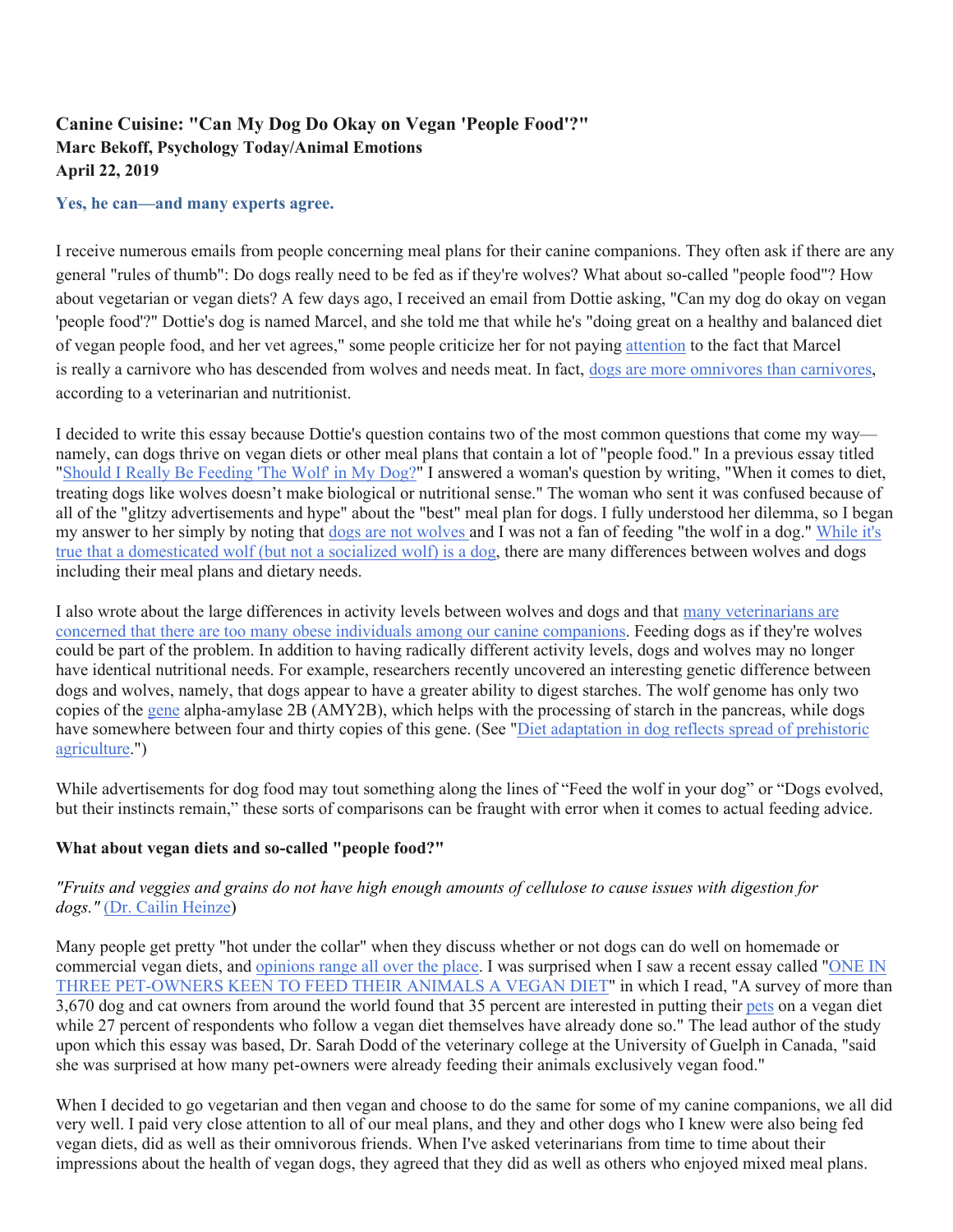A few of my dogs loved bagels and peanut butter, rice and bean burritos, and various fruits and vegetables. Of course, I never fed them chocolate or other foods to which they might have negatively responded (onions, garlic, avocados, nutmeg, grapes and raisins, macadamia nuts, caffeine, alcohol, marijuana, and xylitol, a sugar substitute that can be found in some sugar-free foods and gums). They were incredibly active, ran off-leash much of the time, never suffered from obesity, and lived long and healthy lives.

Concerning "people food," dog advice columns often decry giving dogs people food, but there is no scientific evidence that the foods we eat are necessarily bad for dogs—or at least, no worse for them than they sometimes are for us. Indeed, this distinction between people food and dog food is more of a marketing gimmick than anything else. Dogs coevolved with humans in part by eating our leftovers and throwaways. Claims that foods such as bread and pasta are bad for dogs don't have any scientific backing. Setting aside food that is unhealthy for anyone or poisonous, most of the foods we eat seem acceptable for dogs to eat. One of my canine companions, Jethro, loved pasta and, as I wrote above, dogs have somewhere between four and thirty copies of the gene alpha-amylase 2B (AMY2B), which helps with the processing of starch in the pancreas. And, Tufts University veterinarian and nutritionist Dr. Cailin Heinze notes, "Most dogs' pancreases work very well at this task and dogs do a very good job breaking down starch from plants. The digestibility of most plants that are a common part of human diets is quite high in dogs, not all that different from what it is in people. There is no evidence that feeding a higher carbohydrate diet damages the pancreas in any way." Dr. Heinze goes on to write, "Fruits and veggies and grains do not have high enough amounts of cellulose to cause issues with digestion for dogs."

#### **Pay careful attention to individual differences and seek professional advice when necessary**

Dogs show remarkable variability in their tastes for different foods. For example, my colleague Jessica Pierce's two dogs, Bella and Maya, are nothing alike. Bella has a wide palate and will eat carrots, peas, apples, raspberries, and nearly every other food offered to her. Maya dislikes fruits and vegetables and will carefully pick them out of Jessica's offerings, even if they're hidden under thick gravy. Jethro was the consummate omnivore, refusing just about nothing: He ate everything he was offered or that he discovered on the floor, on a counter, or outdoors while on the prowl. One of his nicknames was Leadbelly. On the other hand, Inuk was a disturbingly picky eater who would stick his nose up even when offered a patty of wet dog food laced with ketchup—something Jethro would instantaneously inhale without a snort.

Variety is the spice of life. Indeed, dogs may enjoy, as we do, experiencing a variety of taste sensations. Who wants to eat the same stuff every day? That's boring. Similar to omnivorous dogs, vegan dogs need variety in their diets, and there are numerous options.

There's still much we don't know about the ideal canine diet, despite the many claims we hear from dog food manufacturers, veterinarians, and self-proclaimed dog experts. (See *Unleashing Your Dog: A Field Guide to Giving Your Canine Companion the Best Life Possible* for more discussion of dog meal plans.) Very few of these claims are backed by scientific research and actual evidence, so it's best to treat this advice as mostly opinion and anecdote, some of which is clearly intended to sell this or that brand of dog food. Dogs' mouths aren't trash cans. And, what's most essential, is that you pay very close attention to what your dog likes and dislikes and feed their fancy. *Individuals' tastes matter*.

So, can Dottie's dog, Marcel, do okay on vegan people food? Yes, he can, and many experts agree. So too can other dogs as long as their human companions pay close attention to their health and seek professional guidance when needed, things they should do regardless of their dog's diet. Stay tuned for more discussion of canine meal plans and numerous ways to make them more humane and at the same time as nutritious as they can be.

Note: This also is of interest: VEGAN DOG TREATS RECEIVE \$550,000 ON 'SHARK TANK!'

Many dogs, especially German shepherds, get pancreatic insufficiency--run out of starch-digesting enzymes--when on a high grain/starch diet. Some other breeds develop irritable and inflammatory bowel diseases and colitis--partially the gluten problem--and associated allergies from the secondary leaky gut syndrome.

Comment: A word of caution from Michael W. Fox, BVetMed, PhD, DSc, MRCVS: